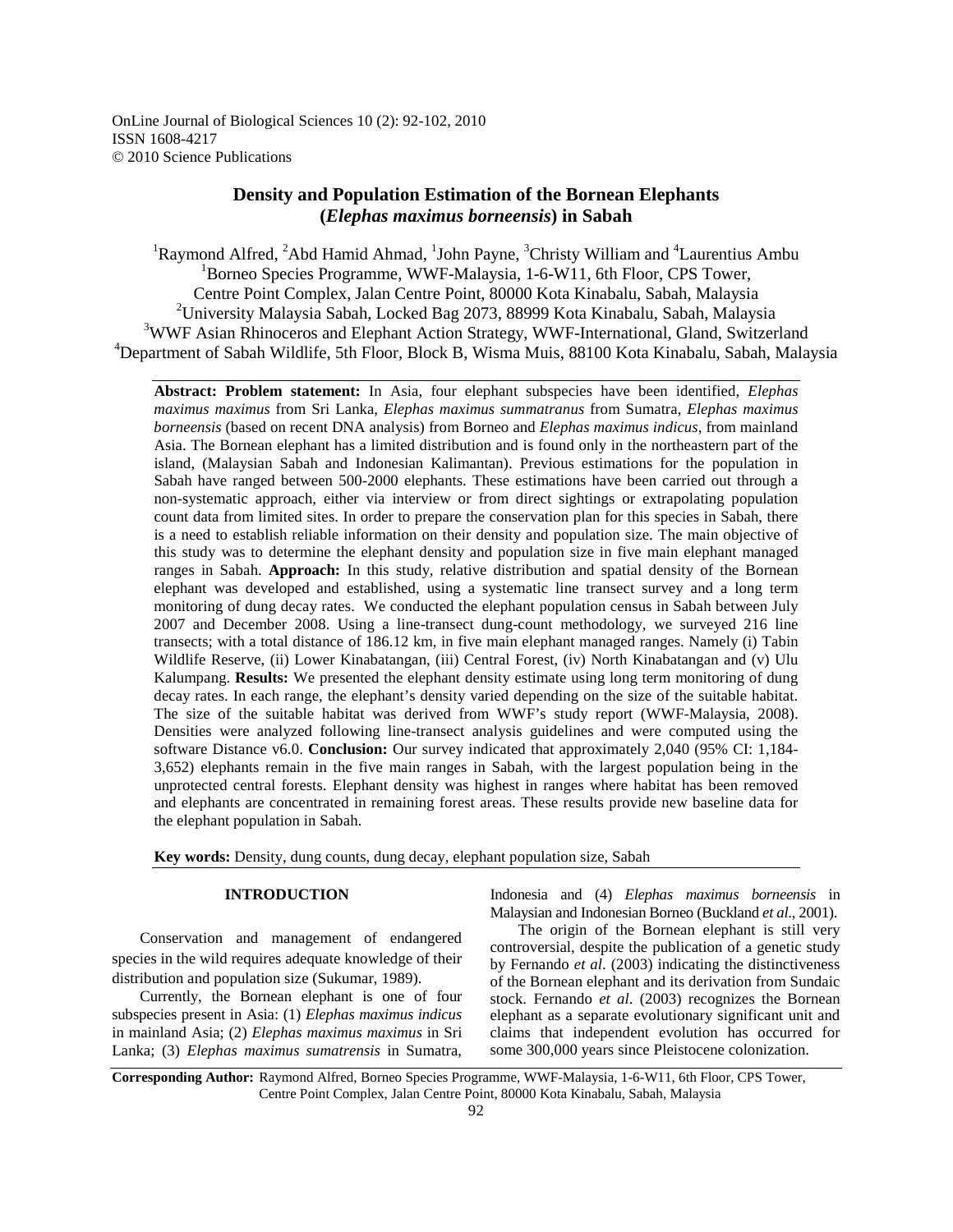However, the presence of this taxon in Borneo for more than 300,000 years is questionable. There has been no authentication or confirmed finds of Asian elephant in any excavation, including in Niah cave (Sarawak) and in Madai cave (Sabah, within the species' present range) although other large ungulates (*Rhinocerus sondaicus*, *Dicerorhinus sumatrensis* and *Tapirus indicus*) were represented. Another theory is that the elephants are descended from imported domestic elephants that originate from Java and were released in northeast Borneo (Cranbrook *et al*., 2008). Therefore, Borneo could be the refuge of the Javan elephant and *Elephas maximus borneensis* the descendant of *E. m. sondaicus*. DNA analysis of ancient bones from Sulu elephants and/or from Javan elephants and comparison with DNA from the Bornean elephants could assist in determining the origin of the Bornean elephant.

 In 1992, the estimated population size for the elephants in Sabah ranged from 500-2,000 (Andau *et al*., 1992). These estimations were based on survey work conducted in three forest areas only, namely (i) Tabin Wildlife Reserve, (ii) Lower Kinabatangan and (iii) Deramakot Forest Reserve (Forest Management Unit 19) and then extrapolated to cover the central forest of Sabah. The second effort to provide elephant population numbers was during the preparation of the Elephant Action Plan for Sabah in 2002. The elephant density was estimated using survey data gathered by Boonratana (1997), but as the size of the suitable habitat was not determined, the figures are likely to be an approximation. The elephant population estimation for Sabah is likely to be inaccurate due to (i) the lack of a systematic approach across all key habitat areas and (ii) elephant populations were estimated in certain areas only and then extrapolated to cover the central forest of Sabah.

 Dung counts are the most common type of indirect census method for counting elephants in the wild. Since the early 1980s, as interest quickened in the status of elephants in the forests of west and central Africa, more and more dung counts have been conducted. In the late 1980s researchers in India and then in south-east Asia turned to dung counts for estimating the numbers of Asian elephants, *Elephant maximus*. The proliferation of forest elephant surveys on both continents has stimulated the rapid evolution of dung survey techniques. These methods have been described previously by Barnes and Jensen (1987) and Dawson and Dekker (1992). Line transect techniques have been further improved by Burnham *et al*. (1980) and Meredith, (2008).

 To determine the elephant population numbers and density in different forest habitat, detailed line transect surveys were conducted in this study. The size of suitable habitat for a population was determined through a key habitat suitability assessment, using the data derived from a state-wide survey on the presence and absence of Bornean elephant in all key habitats in Sabah (WWF-Malaysia, 2008).

 This study is the first effort in determining the elephant density and population size in Sabah using a systematic line transect survey method and long term monitoring of dung decay rates.

## **MATERIALS AND METHODS**

 Our survey was conducted in five main elephant managed ranges (4°30'N-5°45N, 117°00'E-119°00'E), namely:

- Tabin Range
- Lower Kinabatangan Range
- Central forest Range (Ulu Segama, Danum Valley, Malua, Kuamut, Gunung Rara and Kalabakan)
- North Kinabatangan Range (Deramakot, Tangkulap and Segaliud Forest Reserve)
- Ulu Kalumpang Range

 Three of the ranges, Tabin Range (Wildlife Reserve), Lower Kinabatangan Range (Wildlife Sanctuary) and Ulu Kalumpang Range (Protected Forest), are protected forest. It should be noted that the protected forest of the Lower Kinabatangan Range is fragmented into ten blocks along the Kinabatangan River. The other two ranges are commercial forest for timber production.

 Figure 1 shows the location of the five main elephant managed ranges, where field surveys were carried out.



Fig. 1: Location of elephant managed ranges, where field survey was carried out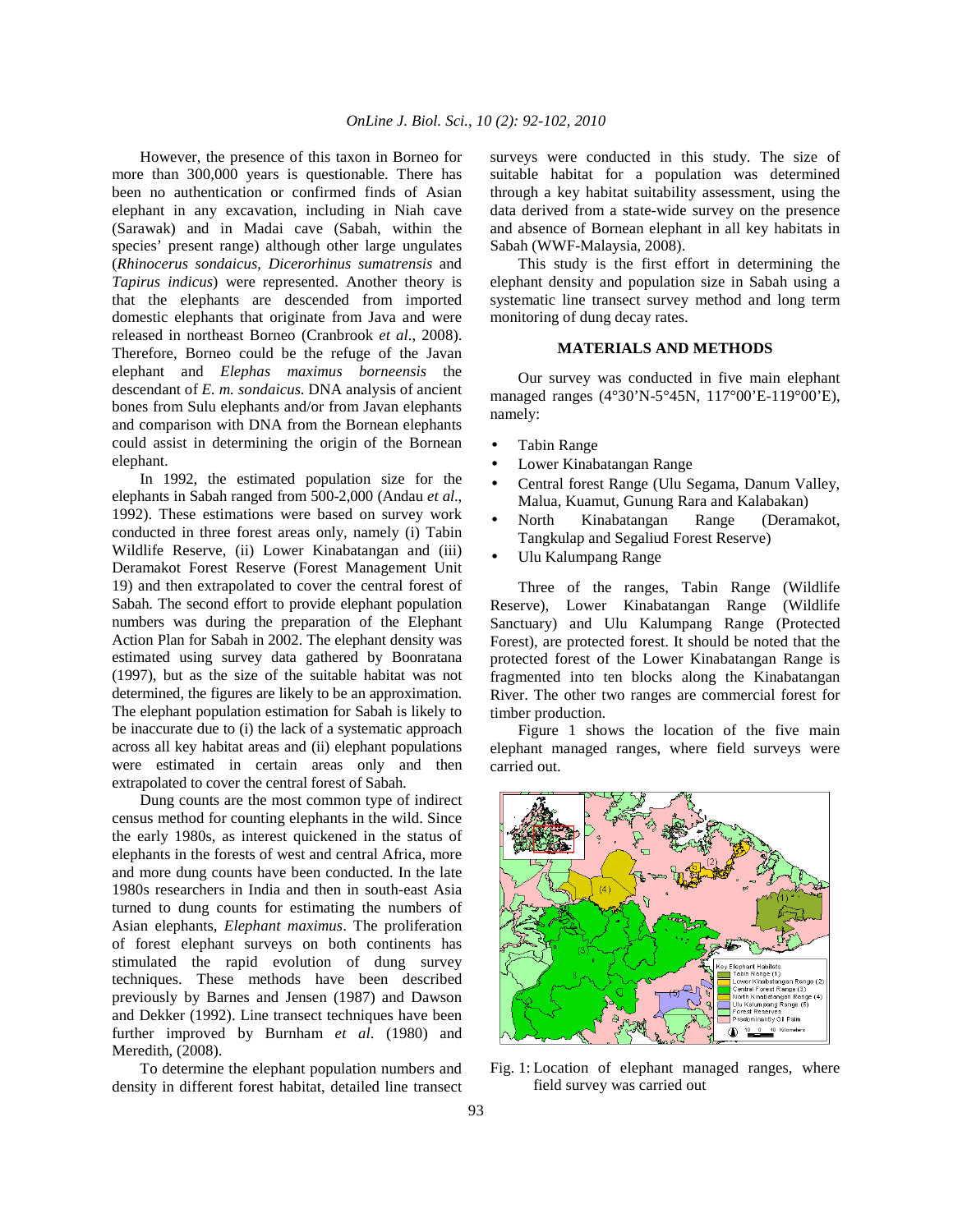Line transect survey: Dung counts are the most common type of indirect census method for counting elephants. The dung count method requires a translation of the data into the number of elephants. To estimate elephant numbers and density, the following data was acquired:

- Estimation of the number of dung-piles, or the density of dung-piles per  $km<sup>2</sup>$
- Estimation of the defecation rate of elephants
- Estimation of the mean rate of dung decay
- Combination of the three estimates above to give an estimate of elephant numbers and density of elephant per km<sup>2</sup> or per ha

**Estimation of the number of dung-piles per km<sup>2</sup> :**  The line transect sampling technique developed by Burnham *et al*. (1980) and Meredith (2008) was used to estimate dung density. Line transects were systematically placed 3 km apart along a predetermined compass bearing, oriented perpendicular to roads, major trails, rivers or streams in forested areas. Transects were placed on both sides of the roads, trails and rivers. The starting point of the first transect was selected at random. Topographic features like rivers and roads were selected as they allowed accessibility and adequate coverage of a large census area within a limited time-frame. This could however bias the data due to the behavior of the elephants, since in certain forest areas the elephants are likely to use the logging roads for access trails. Use of logging roads by elephants has been frequently observed during field work. The effect on the data accuracy will be discussed further.

 Transects were walked only once and data was collected while simultaneously preparing the transects. Information gathered was recorded onto standard data recording sheets. Perpendicular distances were measured from the centre of the transect line to the centre of the dung pile (Fig. 2). Location of transects were determined using a Garmin  $76SC \times$  global positioning system, a Suunto compass and 1: 50,000 topographic maps. Dung-piles observed while walking the transects were identified, counted and aged using the categories described in Table 1.

 The observer walked along the centre-line of the transect. Whenever a dung-pile was spotted, the perpendicular distance of the dung-pile from the line transect was recorded. Some dung-piles, especially those further from the centre-line, may not have been seen at all.

 Dung-piles were classified according to their shape, i.e., the probability of being seen from the centre-line of transect. Only dung-piles in categories S1-S4 are used to estimate dung-pile density.



Fig. 2: Diagrammatic representation of a line transect

| Table 1: Dung-pile categories based on condition of the dung |                                                       |  |  |  |  |
|--------------------------------------------------------------|-------------------------------------------------------|--|--|--|--|
| Categories                                                   | Description                                           |  |  |  |  |
| S1                                                           | Boli intact, very fresh, moist, with odor             |  |  |  |  |
| S <sub>2</sub>                                               | Boli intact, fresh but dry, no odor                   |  |  |  |  |
| S <sub>3</sub>                                               | Some of the boli have disintegrated,                  |  |  |  |  |
|                                                              | others are still recognizable as boli                 |  |  |  |  |
| S4                                                           | All boli completely disintegrated;                    |  |  |  |  |
|                                                              | Dung pile now forms an amorphous flat mass            |  |  |  |  |
| S5                                                           | Decayed to the stage where it would be unlikely       |  |  |  |  |
|                                                              | to be detected at a range of 2 m from the centre line |  |  |  |  |

**Estimation of the defecation rate of elephants:** Dung defecation rate of elephants depends on the elephant's diet, which in turn depends on the habitat type and the season (Dawson, 1992). Obtaining data on defecation rates of wild elephants was not possible due to the difficulty of tracking elephants for long periods of time. So for this study, the monitoring of defecation rates of captive Bornean elephants was undertaken. Monitoring activities were carried out, both night and day, over a continuous 12 hour time block, over a minimum of 10 time blocks. At least one individual from each age/sex class was included in the monitoring as recommended by Dawson and Dekker (1992). The defecation rate observations were carried out using seven domesticated elephants, located at Lok Kawi Botanical Zoo, Sabah.

**Estimation of the mean rate of dung decay:** The rate of dung decay depends on a combination of several factors that include the action of dung beetles, exposure to different climatic factors and the composition of the dung itself. Ideally, 50 fresh dung-piles of known dates of deposition from different habitats, representing different diets, should be monitored from the day of deposition until they completely disappear (Dawson and Dekker, 1992).

 The rate of decay measurements was carried out using 90 dung piles, in Ulu Segama Malua Forest Reserve. The dung piles were located in forests of different condition, which included (i) closed-canopy (forest canopy ranged between 80-100%, which normally represents undisturbed forest), (ii) semi-closed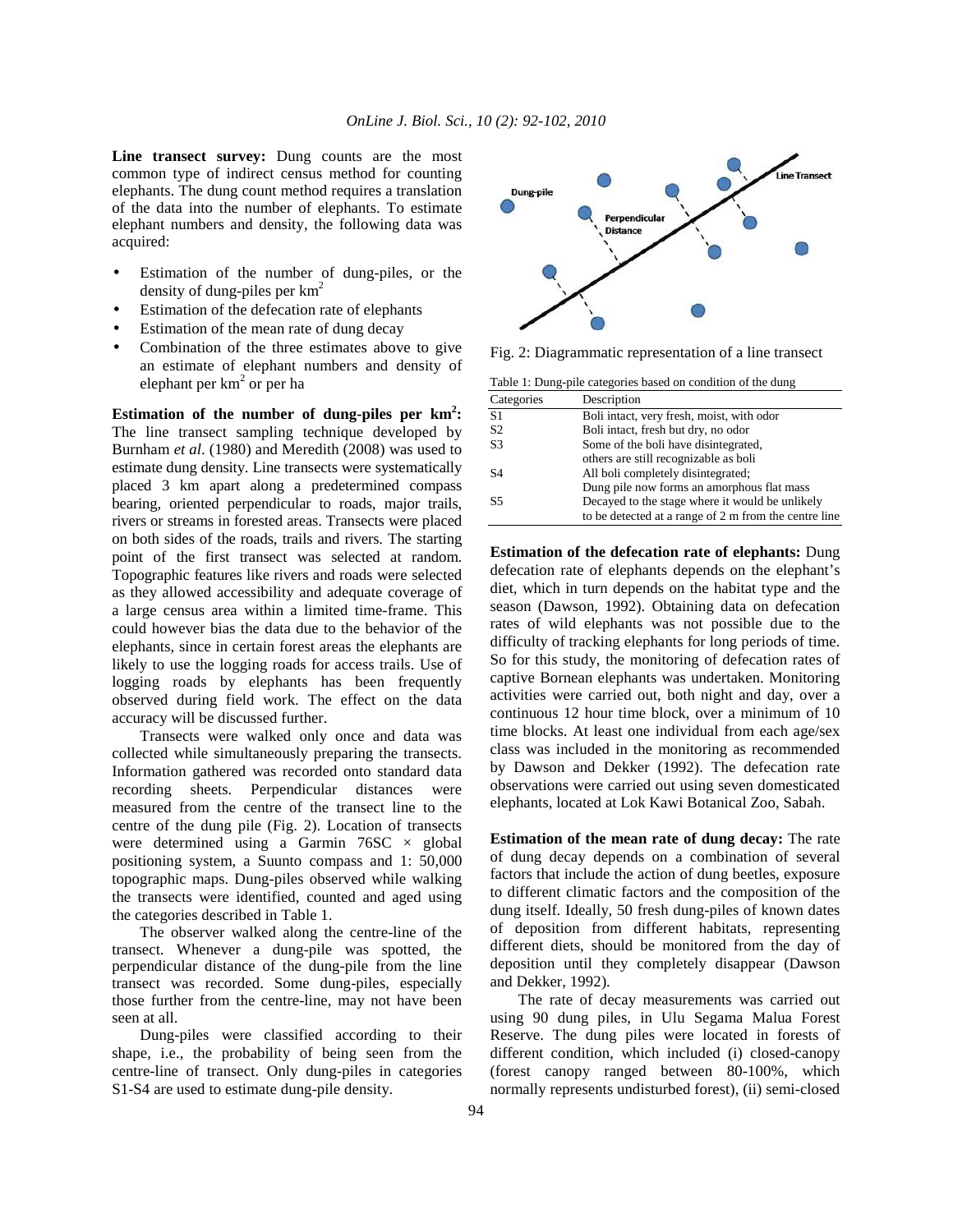canopy (forest canopy ranged between 40-80%, which normally represents secondary forest or logged forest) and (iii) open canopy (forest canopy ranged between 0- 40%, which represents treeless or heavily logged forest). The decay condition was recorded every two weeks based on categories identified in Table 1. The dung decay observations were carried out from January 2007- November 2007.

**Estimation of elephant density:** A new programme, DISTANCE, which allows the selection of different models and also includes a range of different options, has been prepared by Burnham *et al*. (1980). Densities were analysed following line-transect analysis guidelines and were computed using the software Distance v6.0 (Meredith, 2008). In a first exploratory phase, there is a need to build up boxplots of perpendicular distances to identify outliers. These outliers were then discharged (if necessary) from the data set in setting up a proper truncation level. In a second step, the probability of next detection was estimated using seven models combining probability density function (uniform, halfnormal and hazard-rate) with adjustments (cosines, simple and hermite polynomials). The model with the lowest Akaike's Information Criterion (AIC) was selected for each sampling zone unit.

 There is a need to create a data-file containing the data on perpendicular distances. The programme will read this file and use the perpendicular distances to calculate f (0). This is an estimate of the reciprocal of the 'Effective Strip Width' (ESW). This is defined as the perpendicular distance for which the number of dung-piles missed between the line and the ESW is equal to the number of dung-piles beyond the ESW that are detected.

The density of dung-piles, D, is then:

$$
D = n.f(0)/2L
$$

Where:

- $n =$ The number of droppings
- $L =$  The total length of the transects in which they were recorded

|  | Table 2: Size and status of key elephant habitat for each forest |
|--|------------------------------------------------------------------|
|--|------------------------------------------------------------------|

 The methods for estimating the variance of D and the confidence limits are given by Burnham *et al*. (1980) and Meredith  $(2008)$ . F  $(0)$  is the probability density function of detected distances from the line, evaluated at zero distances. The calculation is done automatically by the programme distance 6.0.

 Density (D) is estimated for each area and the population size (N) is computed based on the size of the suitable habitat area. Often an encounter rate n/L is computed as an index for sample size considerations or even as a crude relative density index.

**Size of suitable habitat in each forest reserve and landuse activities:** Elephants' presence and absence data were recorded in the Geographical Information System (GIS). For each record, the ecological parameters were derived from the location where the elephant occurrence signs were found. A total distance of 767.76 km has been surveyed in the study areas either on foot or by vehicle and the survey routes followed wildlife trails, logging roads and abandoned logging roads. The occurrence trend for the elephants is presented for each ecological parameter, namely (i) terrain elevation, (ii) slope pattern, (iii) forest type and (iv) distance of the area from the nearest permanent water sources (main river), with a pre-determined weight (WWF-Malaysia, 2008).

 Table 2 shows the size of the suitable habitat available in each elephant managed range in Sabah, based on the habitat suitability study (WWF-Malaysia, 2008). During the survey period, the existing landuse activities in and adjacent to the forest areas were also recorded for reference in order to verify the status of the elephant density in the surveyed range.

# **RESULTS**

Line transects survey: Two hundred and sixteen  $(n = 216)$  straight line transects covering a total distance of 186.12 km were walked in five main elephant managed ranges. The average length of transects in the five ranges was 862 m.

|                | No. Name of elephant range                      | Size of the key habitat area used by elephant $(km^2)$ | Current land use activities            |
|----------------|-------------------------------------------------|--------------------------------------------------------|----------------------------------------|
|                | Tabin Range (Tabin Wildlife Reserve)            | 569.10                                                 | Wildlife reserve                       |
| 2              | Lower Kinabatangan Range                        | 138.15                                                 | Fragmented forest reserve              |
| 3.             | Central forest of Sabah (Ulu Segama,            | 953.45                                                 | Commercial forest (logging ongoing,    |
|                | Danum Valley, Malua, Kuamut, Gunung             |                                                        | forest conversion to mono plantation,  |
|                | Rara Kalabakan and Sapulut Forest Reserves)     |                                                        | silvi-culture and restoration ongoing) |
| $\overline{4}$ | North Kinabatangan Range (Deramakot,            | 458.30                                                 | Commercial forest (logging, silvi-     |
|                | Tangkulap and Segaliud Forest Reserves)         |                                                        | culture and restoration ongoing)       |
| .5             | Ulu Kalumpang Range (Ulu Kalumpang Forest 91.60 |                                                        | Protected forest (encroachment by      |
|                | Reserve)                                        |                                                        | oil palm plantation)                   |
|                | $C_{2}$ = $\ldots$ WWWF M.1 0000                |                                                        |                                        |

**Source:** WWF-Malaysia, 2008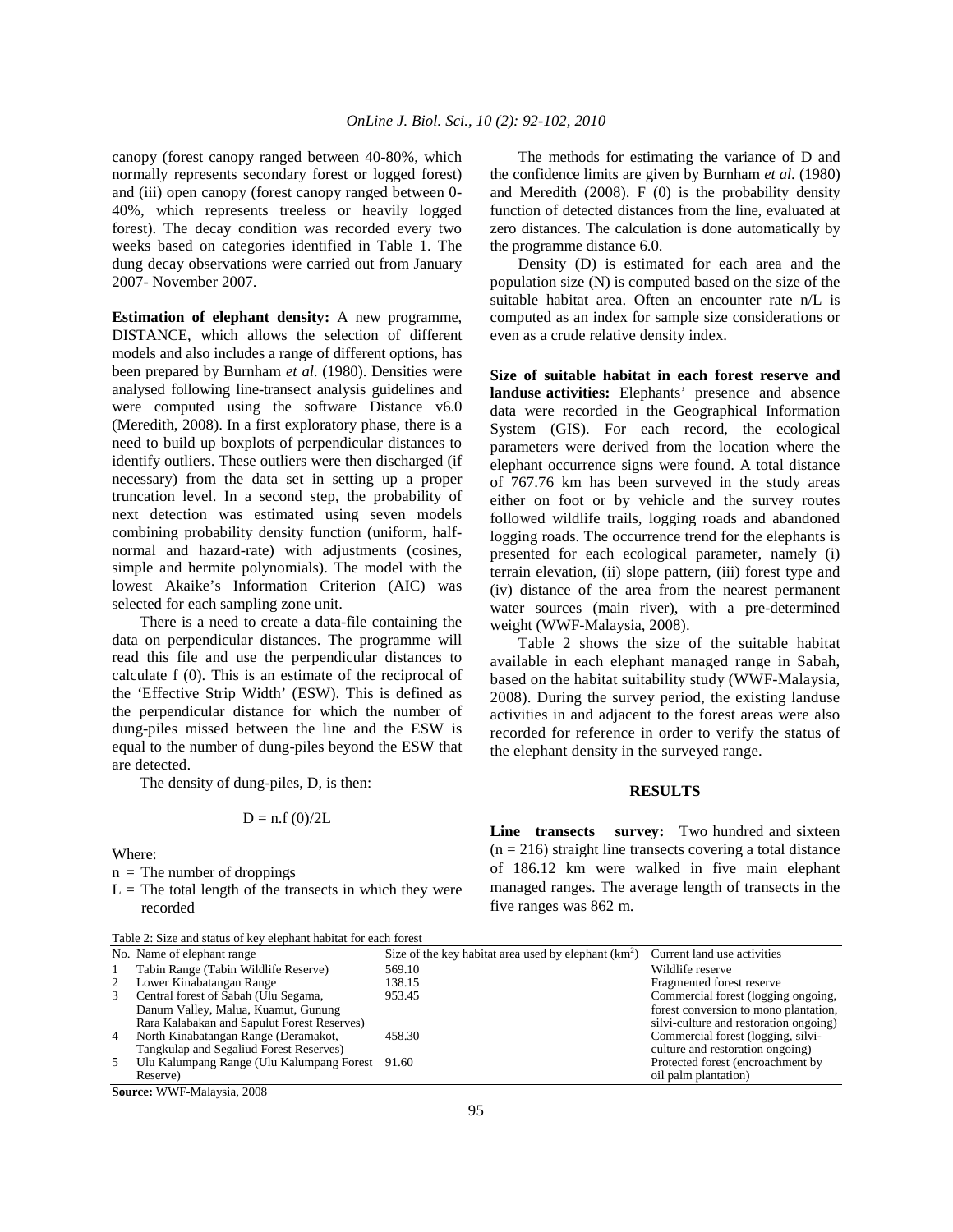| OnLine J. Biol. Sci., 10 (2): 92-102, 2010 |  |  |  |  |
|--------------------------------------------|--|--|--|--|
|--------------------------------------------|--|--|--|--|

| No.            | Survey site                | No. of transect | Average (km) | Min(km) | Max(km) | Total (km) | ESW(m) |
|----------------|----------------------------|-----------------|--------------|---------|---------|------------|--------|
|                | Tabin range                | 55              | 0.68         | 0.50    | 1.00    | 37.30      | 1.06   |
| 2              | Lower Kinabatangan range   | 16              | 0.84         | 0.40    | 1.00    | 13.49      | 0.52   |
| 3              | central forest of Sabah    | 104             | 0.93         | 0.50    | 1.10    | 97.14      | 1.85   |
|                | (Ulu Segama, Danum Valley, |                 |              |         |         |            |        |
|                | Malua, Kuamut, Gunung Rara |                 |              |         |         |            |        |
|                | and Kalabakan)             |                 |              |         |         |            |        |
| $\overline{4}$ | North Kinabatangan range   | 34              | 0.97         | 0.4     | 1.20    | 33.05      | 1.86   |
|                | (Deramakot, Tangkulap and  |                 |              |         |         |            |        |
|                | Segaliud forest reserve)   |                 |              |         |         |            |        |
|                | Ulu Kalumpang range        |                 | 0.96         | 0.70    | 1.00    | 6.70       | 1.19   |

Table 3: Summary of the number of transects, average, minimum and maximum surveyed distance

Table 4: Elephant dung defecation rate per day

| Elephant    | $Sex*$ | Age (years) | Day 1 | Day 2 | Day 3 | Day 4 | Day 5 | Day 6 | Day 7 | Day 8 | Day 9 | Day 10 | Mean |
|-------------|--------|-------------|-------|-------|-------|-------|-------|-------|-------|-------|-------|--------|------|
| Limba       | F      | 24          |       |       |       |       |       |       | 12    |       |       | 10     | 9.9  |
| Rocco       | M      | 22          |       |       |       |       |       |       | 10    | 10    | 10    |        | 9.8  |
| Komali      |        | 15          |       |       |       | 10    |       |       |       |       |       |        | 8.7  |
| <b>Miss</b> |        |             |       |       | 10    | 10    |       | ō     | 10    | 10    | 10    | 12     | 9.3  |
| Boy         | M      |             |       |       |       |       |       |       |       | 10    | 10    |        | 8.2  |
| Tikiri      | M      |             |       |       |       |       |       |       |       |       |       |        | 7.5  |
| Girl        |        |             |       |       |       |       |       |       |       |       |       | 10     | 7.4  |

Note:  $M = Male$ ,  $F = Female$ . Overall mean dung defecation rate: 8.68; Min: 6; Max: 12; Range: 6; Standard deviation/ standard error: 1.67/0.199. The mean dung defecation rate is  $8.68 \pm 0.19$  (SD = 1.67)

Table 5: Dung decay rate observed in three different quality forests

| Number of dung samples | Canopy status /forest condition       | Emergent trees | Dung decay rate (days) |
|------------------------|---------------------------------------|----------------|------------------------|
| 30                     | Closed canopy/stratum 1-2             | more than 9    | $113.067 \pm 7.350$    |
| 30                     | Semi canopy/stratum 3-4               | 1-8            | $130.133 \pm 11.883$   |
| 30                     | Open area near logging road/stratum 5 |                | $156.667+12.450$       |

 A higher average transect length could not be achieved due to steepness of the terrain, or thickness of the undergrowth at sites with secondary forest, or the difficulty in crossing large rivers.

 Table 3 provides a summary of the number of transects, average, minimum and maximum surveyed distance including total surveyed distance in each range.

**Estimation of the defecation rate of elephants:** The defecation rate was observed for 24 hours, for 10 days. The observation was taken from 6.00-6.00 am (next day). Table 4 shows the defecation rate for the elephants. The mean defecation rate was 8.68±0/19  $(SD = 1.67)$ . The defecation rate for the elephant calves (less than 8 years old) was less than the adult's rate. J

**Estimation of mean rate of dung decay:** Based on 90 dung piles, gathered and placed in 3 different areas (closed-canopy, semi open canopy and open-canopy), the mean dung decay rate was estimated as at 133.29±6.284 days.

 The decay rate for the elephant dung in the closed canopy forest is faster than in open canopy forest areas (Table 5). This is likely to be due to a greater number and type of decomposition agents present in the better quality forest (closed canopy) compared to degraded forest (open-canopy).

**Estimation of the elephant density in five main elephant ranges:** A new programme, distance 6.0 was used, which allows the selection of different models (key function) and also a range of different options of adjustment terms. Data was prepared as a data-file containing the data on perpendicular distances. The programme uses this file and use the perpendicular distances to calculate f (0) and estimate the reciprocal of the Effective Strip Width (ESW).

 Table 6 shows the summary of 'Key Function' and 'Adjustment Terms' used to generate the lowest AIC's value, using the software distance 6.

 By using the distance 6.0 software, various combinations of the key and adjustment function provide flexibility in modeling the detection function g (x). If the distance data are distributed in a more spiked form, the choice of model (Key function and Adjustments term) is more difficult and estimation of density more tenuous. The models recommended in this computation are likely to perform reasonably well, since the value for AIC that is generated by each model is used as a selection guideline, where elephant density estimated by using a model that could generate the lowest value of AIC will be considered as a reasonable density.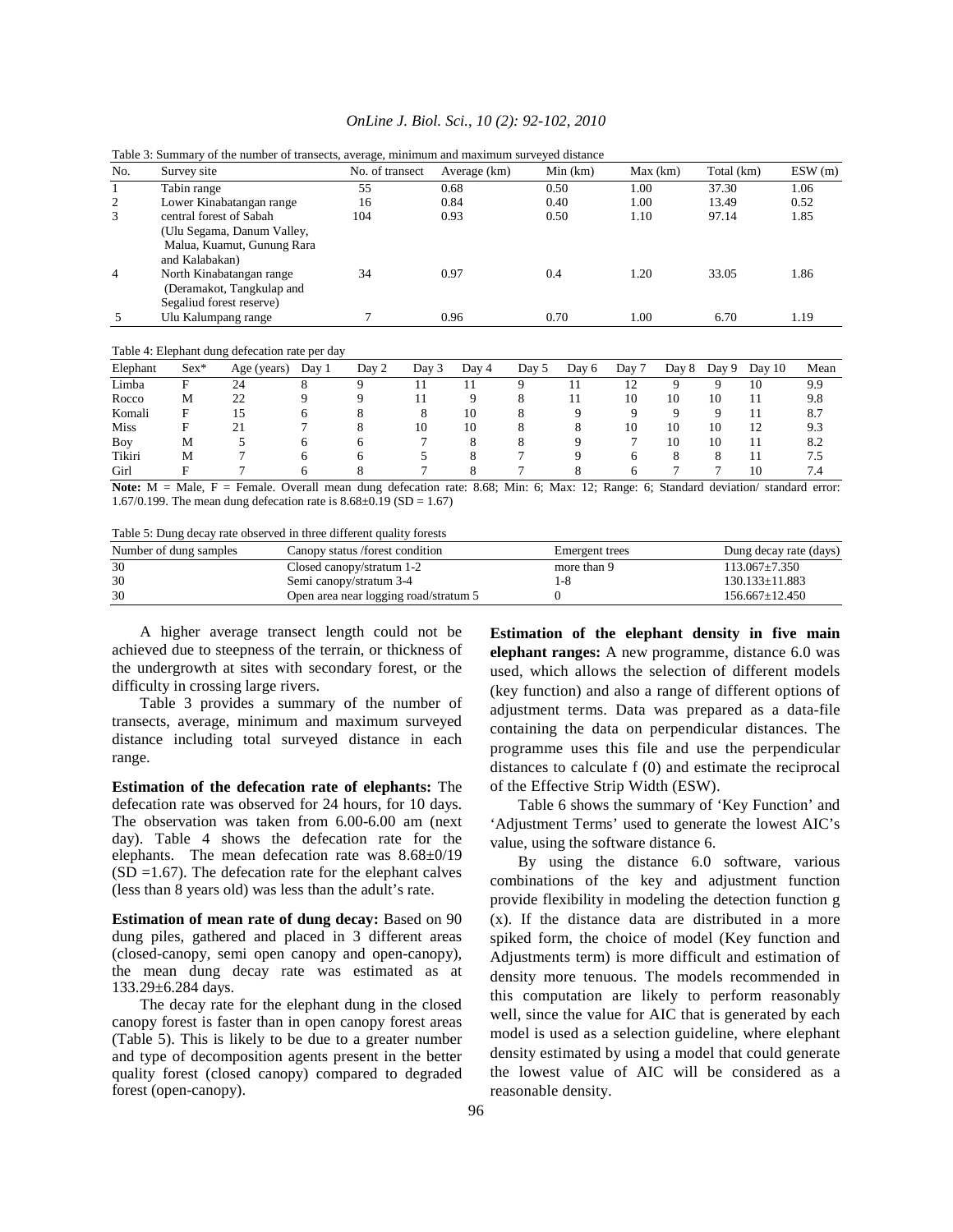Table 7 provides a summary of the estimated elephant density for the ranges and Table 8 for the reserves areas within these ranges. This is based on the value of the lowest Akaike's Information Criterion as a selection guideline. A combination of key function and adjustment terms was assessed and identified, in order to provide more accurate analyses.

 The central forest has the highest estimated number of elephants, followed by Tabin Wildlife Reserve, with a population of 1,132 (95% CI: 748-1,713) and 342 (95% CI: 152-774) respectively. The third highest population is in Lower Kinabatangan Range followed by North Kinabatangan and Ulu Kalumpang, with a population 298 (95% CI: 152-581), 258 (95% CI: 131- 511) and 10 (95% CI: 1-73) respectively.

 However, in terms of elephant density, Lower Kinabatangan range has the highest density of elephants,  $2.15$  individuals per  $km<sup>2</sup>$ .

**Elephant abundance in each forest reserve:** Upper catchment of Ulu Segama Forest Reserve (Fitch) has the highest density of elephants 3.69 elephants per  $km^2$ , followed by the Danum Valley Conservation Area, 2.35 elephants per  $km^2$  and Lower Kinabatangan Wildlife Reserve,  $2.15$  elephants per  $km^2$ . Tangkulap Wildlife Reserve  $1.26$  elephants per km<sup>2</sup> and Deramakot Forest Reserve which is adjacent to Tangkulap Forest Reserve 0.86 elephants per  $km^2$ .

 Malua Forest Reserve which is contiguous with Kuamut Forest Reserve and Malubuk Virgin Jungle Reserve has a density of 1.41 elephants per  $\text{km}^2$ .

 Ulu Kalumpang Forest Reserve and Kalabakan-Sapulut-Maliau Forest Range have the lowest density of elephants,  $0.12$  and  $0.28$  elephants per  $km^2$  respectively. The elephant density results for all reserves are shown in Table 8 and Fig. 3.

 Although during transect surveys in the northern part of Ulu Segama Forest Reserve and Telupid-Tongod Forest Reserve, no elephant dung was found, it is known from sightings that 2-3 elephants are present in the area. Elephant tracks were also observed along transects, elephant trails and logging roads in the areas.

Table 6: Summary of models used in density estimation computation

| Location of survey<br>No.  |                                                                             | Key function | Adjustment terms  |
|----------------------------|-----------------------------------------------------------------------------|--------------|-------------------|
| Tabin range                |                                                                             | Half-normal  | Cosine            |
| Lower Kinabatangan range   |                                                                             | Uniform      | Cosine            |
|                            | Central forest of Sabah (Ulu Segama, Danum valley, Malua, Kuamut,           | Half-normal  | Simple-polynomial |
| Gunung Rara and Kalabakan) |                                                                             |              |                   |
| $\overline{4}$             | North Kinabatangan range (Deramakot, Tangkulap and Segaliud forest reserve) | Uniform      | Simple-polynomial |
| Ulu Kalumpang range        |                                                                             | Uniform      | Cosine            |

#### Table 7: Estimated elephant density and population in each survey range

|                |                                            | D (density) parameter              |                   |                               |                                         | N (number) parameter |        |       |
|----------------|--------------------------------------------|------------------------------------|-------------------|-------------------------------|-----------------------------------------|----------------------|--------|-------|
| No.            | Survey site                                | Point estimate<br>$(ind. Km^{-2})$ | Standard<br>error | Percent coef.<br>of variation | Point estimate Standard<br>(No of ind.) | error                | 95% CI |       |
|                | Tabin range                                | 0.60                               | 0.28              | 46.24                         | 342                                     | 158.13               | 152    | 774   |
| 2              | Lower Kinabatangan range                   | 2.15                               | 0.84              | 38.87                         | 298                                     | 115.84               | 152    | 581   |
| 3              | Central forest of Sabah (Ulu Segama, Danum | 1.18                               | 0.34              | 28.52                         | 1,132                                   | 322.85               | 748    | 1.713 |
|                | Valley, Malua, Kuamut, Gunung Rara and     |                                    |                   |                               |                                         |                      |        |       |
|                | Kalabakan)                                 |                                    |                   |                               |                                         |                      |        |       |
| $\overline{4}$ | North Kinabatangan range (Deramakot,       | 0.56                               | 0.22              | 39.46                         | 258                                     | 101.81               | 131    | 511   |
|                | Tangkulap and Segaliud forest reserve)     |                                    |                   |                               |                                         |                      |        |       |
| 5.             | Ulu Kalumpang range                        | 0.12                               | 0.11              | 99.46                         | 10                                      | 9.95                 |        | 73    |

Table 8: The summary of the estimated elephant density in each forest reserve

D (density) parameter

| No. | Survey site                                         | Point estimate (ind. per $km^2$ ) | Standard error | Percent coef, of variation |
|-----|-----------------------------------------------------|-----------------------------------|----------------|----------------------------|
|     | Tabin wildlife reserve                              | 0.60                              | 0.28           | 46.240                     |
| 2   | Lower Kinabatangan wildlife reserve                 | 2.15                              | 0.84           | 38.870                     |
| 3   | Ulu Segama forest reserve (lower catchment)         | 0.93                              | 0.34           | 36.640                     |
| 4   | Malua forest reserve                                | 1.41                              | 0.62           | 43.890                     |
| 5   | Kalabakan forest reserve and Sapulut forest reserve | 0.28                              | 0.14           | 48.920                     |
| 6   | Danum valley conservation area                      | 2.35                              | 1.30           | 55.670                     |
|     | Deramakot forest reserve                            | 0.86                              | 0.12           | 135.96                     |
| 8   | Gunung Rara and Kuamut forest reserve               | 1.18                              | 0.69           | 58.650                     |
| 9   | Tangkulap forest reserve                            | 1.26                              | 0.64           | 50.620                     |
| 10  | Segaliud Lokan forest reserve                       | 1.41                              | 0.62           | 44.390                     |
| 11  | Ulu Kalumpang forest reserve                        | 0.12                              | 0.11           | 99.460                     |
| 12  | Ulu Segama forest reserve (upper catchment)         | 3.69                              | 1.84           | 49.980                     |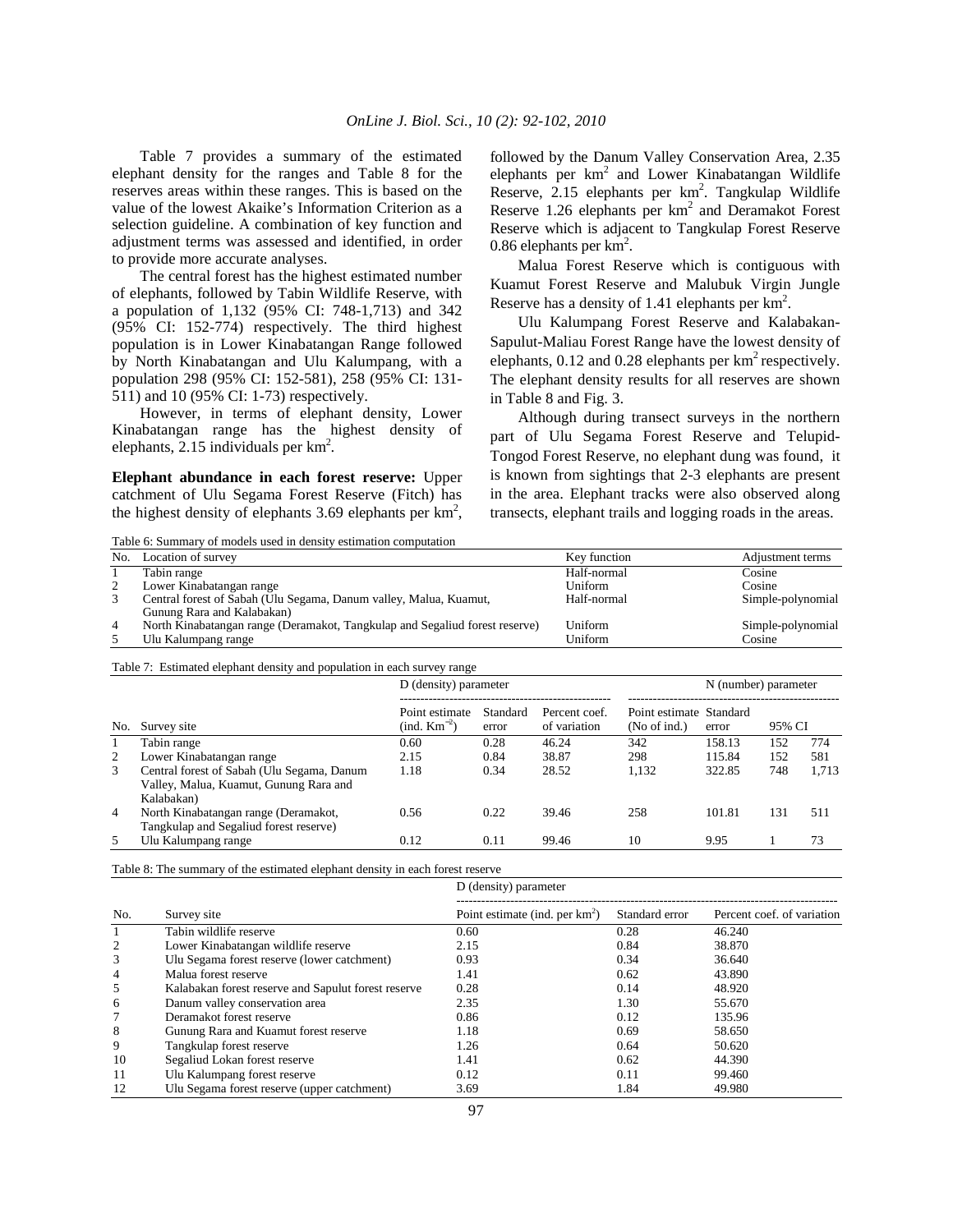



# **DISCUSSION**

**Estimation of mean rate of dung decay:** The rates of dung decomposition were variable due to several factors; (i) type of vegetation consumed by the elephant (diet of elephants), (ii) type of forest cover and (iii) weather condition during the study period. The data indicates that the mean rate of the dung decay is significantly different in different quality forests (refer to Table 5). In closed forest (undisturbed) forest the mean rate of dung decay is faster (113.1 days) than in more open forest (degraded) (156.7 days, Rates of dung decomposition recorded previously in tropical rainforests of Southeast Asia (140.8-153.8 days) are similar to the rate recorded in disturbed forest in this study, It is unknown whether these rates were derived from studies conducted in different quality forests (Boonratana, 1997; Dawson, 1992).

 In this study dung decay rates were undertaken in three different forest categories (poor, moderate and good). As most of the survey area is covered with a combination of the three forest categories, the mean dung decay rate calculated should not vary because of different forest categories.

Other factors in this study that could have affected the estimation of the dung decay rate are different climatic conditions and the type of animals present in each forest area.

Wanghongsa and Boonkird (2004) found that weather conditions had a significant effect on dung decay rates; they decayed 2.14 times faster in the wet season. This is probably due to the high activity of insects in the wet season. About 29 families of insects were retrieved from 100 dung piles (Wanghongsa and Boonkird, 2004). It is extremely unlikely that dung-pile

|      |          | Table 9: Mean rainfall and mean temperature from 2006-2008 |                                |
|------|----------|------------------------------------------------------------|--------------------------------|
| Year | Wet days | Mean rainfall (mm)                                         | Mean temperature $(^{\circ}C)$ |

| Year | Wet days | Mean rainfall (mm) | Mean temperature $(^{\circ}C)$ |
|------|----------|--------------------|--------------------------------|
| 2006 | 183      | 2.618              | 26.5                           |
| 2007 | 185      | 2.310              | 26.7                           |
| 2008 | 185      | 2.185              | 26.6                           |
|      |          |                    |                                |

**Source:** Malaysian Meteorological Department, 2006

decay rates would remain constant for a period that includes both drought and non-drought periods given that rainfall is widely recognized as a major factor affecting decay rates (White, 1995; Barnes *et al*., 1997; Nchanji and Plumptre, 2001).

The average annual rainfall across the study sites varies from 2,185.4-2,618.3 mm, with temperature between 26.5-26.7°C (Table 9). The constant climatic conditions throughout the year and throughout the study area are unlikely to have a great seasonal effect on dung decay rate since there is no defined wet season that would increase the activity of the insects (Wanghongsa and Boonkird, 2004). Therefore the effect of the weather on the decay rate is considered to have a minimal effect in this study.

 The presence of ground feeding birds such as jungle fowl, partridges, quails etc can accelerate the deterioration rate of elephant dung piles. They usually ransack dung for insects they prey upon (Wanghongsa and Boonkird, 2004).

 The mean dung decay rate calculated is considered suitable for the analysis.

**Defecation rate of elephants' dung:** The dung survey assumed that all elephants defecate at the same rate. In fact, the rate of defecation remains inconclusive. The mean dung defecation rate was calculated as 8.68±0.19 per day. The dung defecation rate used in earlier density and population surveys in Tabin Wildlife Reserve by Dawson (1992) was higher (13.2033±0.789 dung piles per day). The defecation rate study was carried out in the rainforests of Southern India. This defecation rate was reportedly similar to the rate obtained for captive elephants in Thailand that were fed with natural fodder (Dawson, 1992).

The defecation rate for the elephants may depend on:

- The age and sex of elephants, including the elephant's body size
- The spatial and temporal variations of weather within the elephants' habitat
- The amount of food that is given or provided to the domesticated elephant per day

 In studying the defecation rate of domesticated elephants, Wanghongsa and Boonkird (2004) discovered significant difference in defecation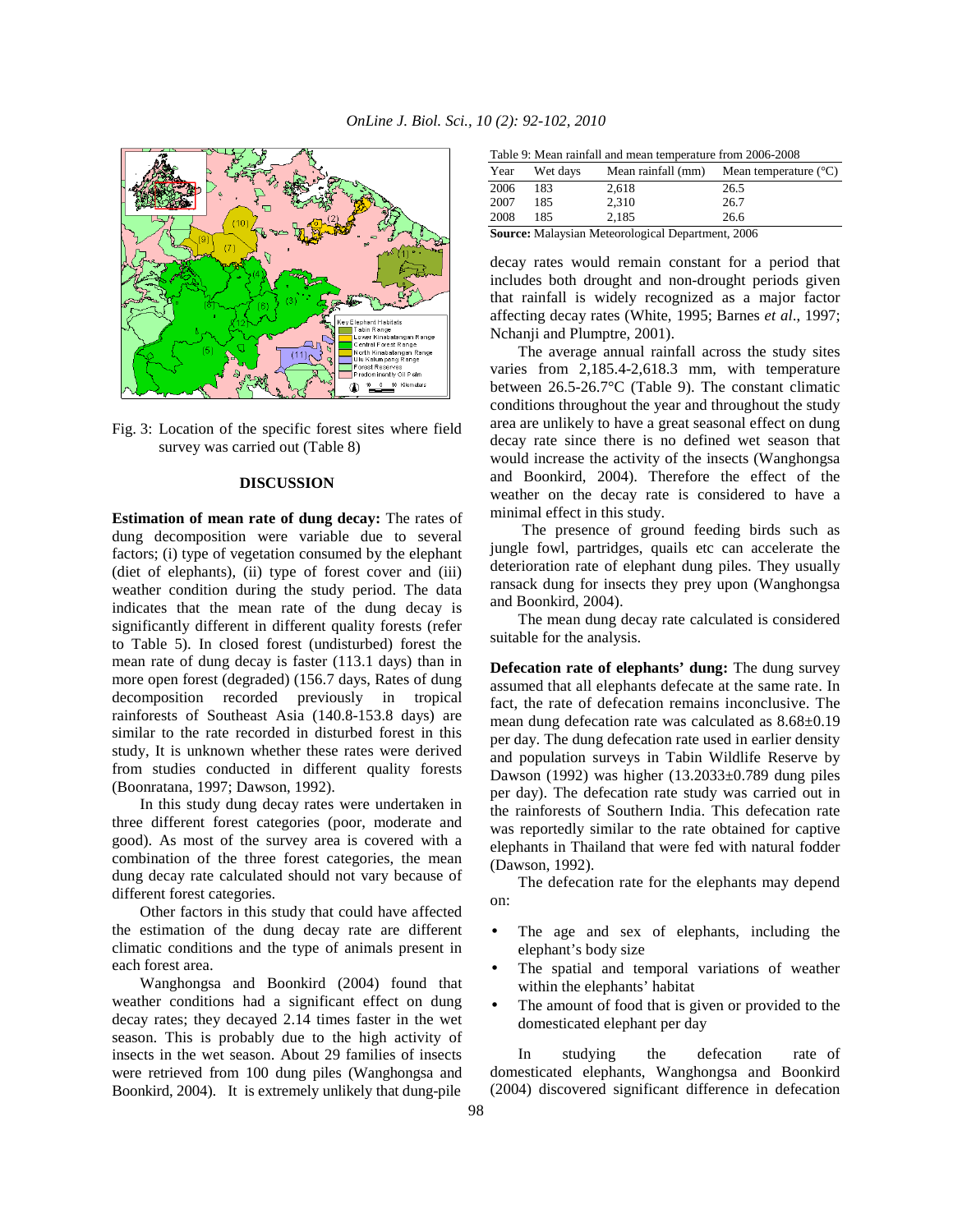rate between age and sex of elephants. These differences can be attributed to physiology of elephants, which is different based on age and sex (Gakuya *et al*., 2003).

 In addition, spatial and temporal variations have been found in elephant's defecation rate. In Africa, elephants defecated more in the rainy season than in the dry season (Ruggiero, 1992), a factor of 1.5 (Jachmann and Bell, 1984). Sivaganesan and Kumar (1994) investigated defecation rates in humid zones of Asia and found that the rates were >184% higher than defecation rates in a dry zone examined by (Wanghongsa and Boonkird, 2004).

 The defecation rate calculated in this study was based on seven domestic elephants that were kept in a closed zoo. These elephants were chained and allowed to feed on natural fodder only in the daytime (12-13 h) within the radius of their confinement. At night they were chained. This output cannot be compared with wild elephants that feed 17-19 h a day (Vancuylenberg, 1977).

 We believe that use of a much lower defecation rate calculated from captive animals, may lead us to overestimate elephant density in the study area. Our calculated dung defecation rate was much lower compared to the one that was gathered from a study of free-ranging elephants in Way Kambas National Park, Sumatera, Indonesia (Tyson *et al*., 2002).

**Status of elephant's dung along the survey transect:** In order to determine the status of the elephant's dung distribution in the survey area, the numbers of dung-piles were calculated with increasing distance from the rivers and roads. 16 out of a total of 216 transect lines were placed perpendicular to the Kinabatangan River and its major tributaries. From a total of 81 dung-piles encountered along these 16 transects, 67.9% of the dung piles were within the first 500 m and 32.10% of the total dung-piles were recorded more than 500 m away from the riverside. Figure 4 shows the percentage and distance of dung piles from the main river.



 A total of 1,057 dung-piles were encountered along the remaining 200 transects that were placed perpendicular to logging roads. 64.7% of the total dungpiles were encountered within the first 500 m of the transect, 35.3% of the dung-piles were encountered more than 500 m from the road (Fig. 5).

 The observations indicate that, the density estimates for elephants are likely to be over-estimated. The elephant's dung observations were recorded near where there is the greatest density of elephants, i.e. nearby major roads and rivers. Thus, densities for the whole reserve could be a gross over-estimate. This means that there are likely to be far less elephants than the data indicated.

 However, this argument is only true if the density of roads in the forest is low. Most of the survey area in this study was logged 30 years ago (except Danum Valley Range) and hence most of the survey area has a high density of roads, including abandoned logging roads. The distance between one logging road and another is between 1-3 km. Therefore we consider that the estimated elephant population is not likely to be an overestimation.

**Elephant abundance in each forest reserve and the effect of forest conversion, forest fragmentation and habitat limits:** Malua Forest Reserve which is contiguous to Kuamut Forest Reserve and Malubuk Virgin Jungle Reserve has a density of 1.41 elephants per km<sup>2</sup>. In 1997, the elephant density in Malua Forest Reserve was calculated at  $0.79$  elephants per  $km<sup>2</sup>$ (Boonratana, 1997). The increase of the density of elephants in Malua may be due to logging activities in the adjacent forest reserves (namely Kuamut Forest Reserve and within Malua Forest Reserve itself). This argument is supported by the evidence that elephant groups moved outside Malua range into the oil palm plantations during the survey period.



Fig. 4: Percentage and distance of dung piles from the main river

Fig. 5: Percentage and distance of dung piles from the main logging road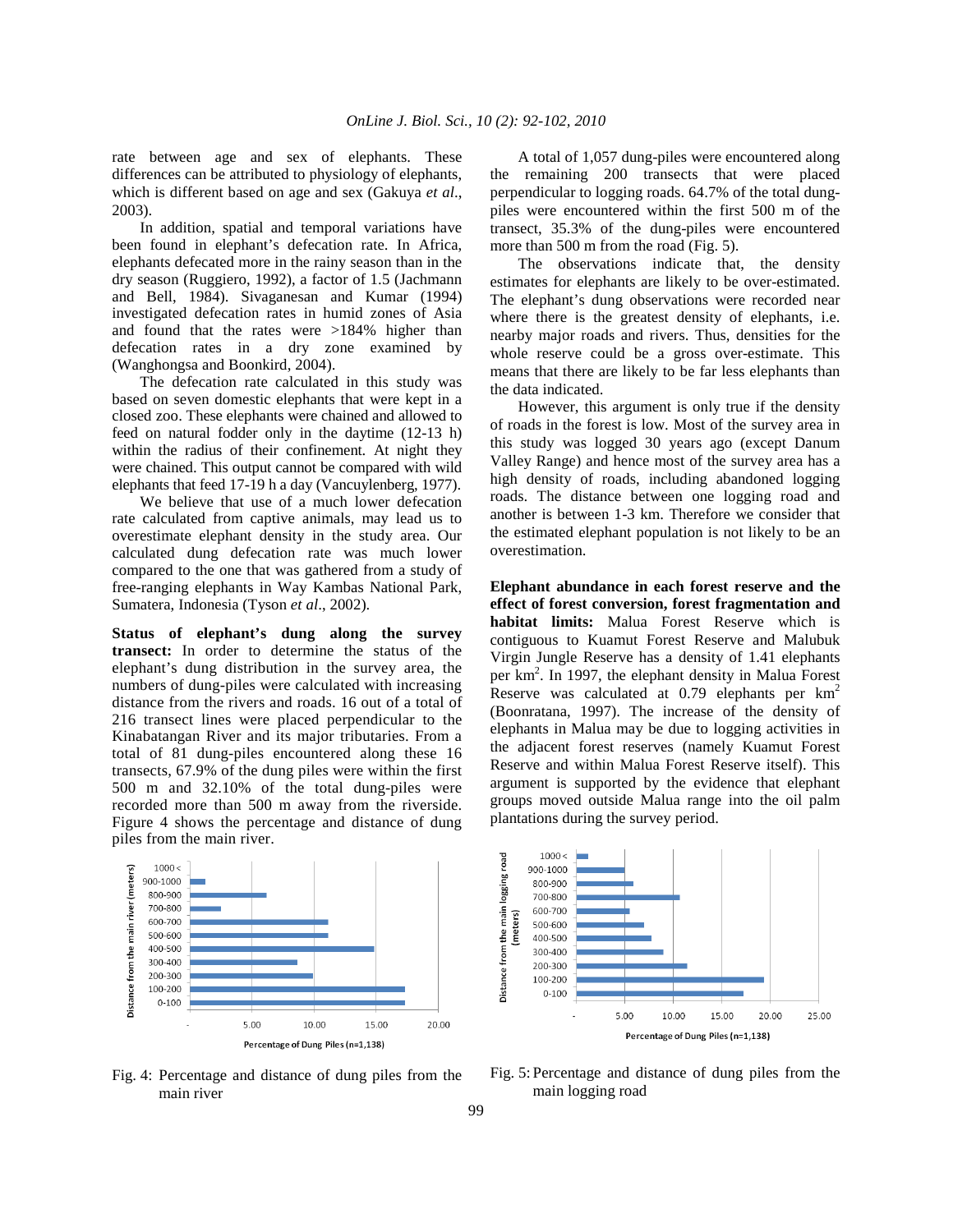

*OnLine J. Biol. Sci., 10 (2): 92-102, 2010* 

Fig. 6: Location of suitable habitat for elephants in the northern part of DVCA and upper catchment of Ulu Segama Forest Reserve

 Ulu Kalumpang Forest Reserve and Kalabakan-Sapulut-Maliau Range have the lowest density of elephants, at  $0.12$  and  $0.28$  elephant per  $km^2$ respectively. Boonratana (1997) estimated at least 0.01 elephant per  $km^2$  in Kalabakan Forest Reserve. This indicates that the elephant density has increased with loss of key habitat due to conversion to large-scale plantation. Elephants are now absent from the main Kalabakan Forest Reserve, especially in the Benta Wawasan oil palm area as from 2005 key habitat has been destroyed.

 As habitat has been converted to agriculture (oil palm and industrial tree plantations), it appears that there has been an increase in elephant density, in the remaining habitat in the northern part of Danum Valley Conservation Area (DVCA) and upper catchment of Ulu Segama Forest Reserve (known locally as Fitch area, south-west part of Danum Valley), as elephant density is high, being  $3.69$  and  $2.35$  elephants per  $km<sup>2</sup>$ respectively.

 Figure 6 shows that the extent of suitable habitat for elephants remaining in these two areas, identified by the habitat suitability work. The elephant population density is high as the elephants are concentrated in a small area.

**Estimate of Sabah's elephant population:** This study estimates the number of elephants remaining in the five main elephant managed ranges in Sabah to be about 2,040 (95% CI 1,184-3,652). We believe the differences between these population estimates and those of Dawson (1992); Andau *et al*. (1992) and Ambu *et al*. (2002) reflect the differences in survey methods used. Ambu *et al*. (2002) relied primarily on interviews with forest managers and also on secondary data derived from brief field trips to come up with estimates. Dawson (1992) and Andau *et al*. (1992) derived their estimate by extrapolating from their survey work in Lower Kinabatangan, Tabin Wildlife Reserve and Deramakot Forest Reserve. Therefore, we believe that the methods used to estimate the population size in 1992 and 2002 may have led to an underestimate of the elephant population size in Sabah.

**Viable Habitat for elephants:** Given the abundance of the elephants in each forest range, the issue of habitat viability for the elephants needs to be addressed. There are three major habitat attributes, namely size, integrity and quality that have to be considered for the conservation of the elephant population. According to Sukumar (2003), the minimum viable habitat area is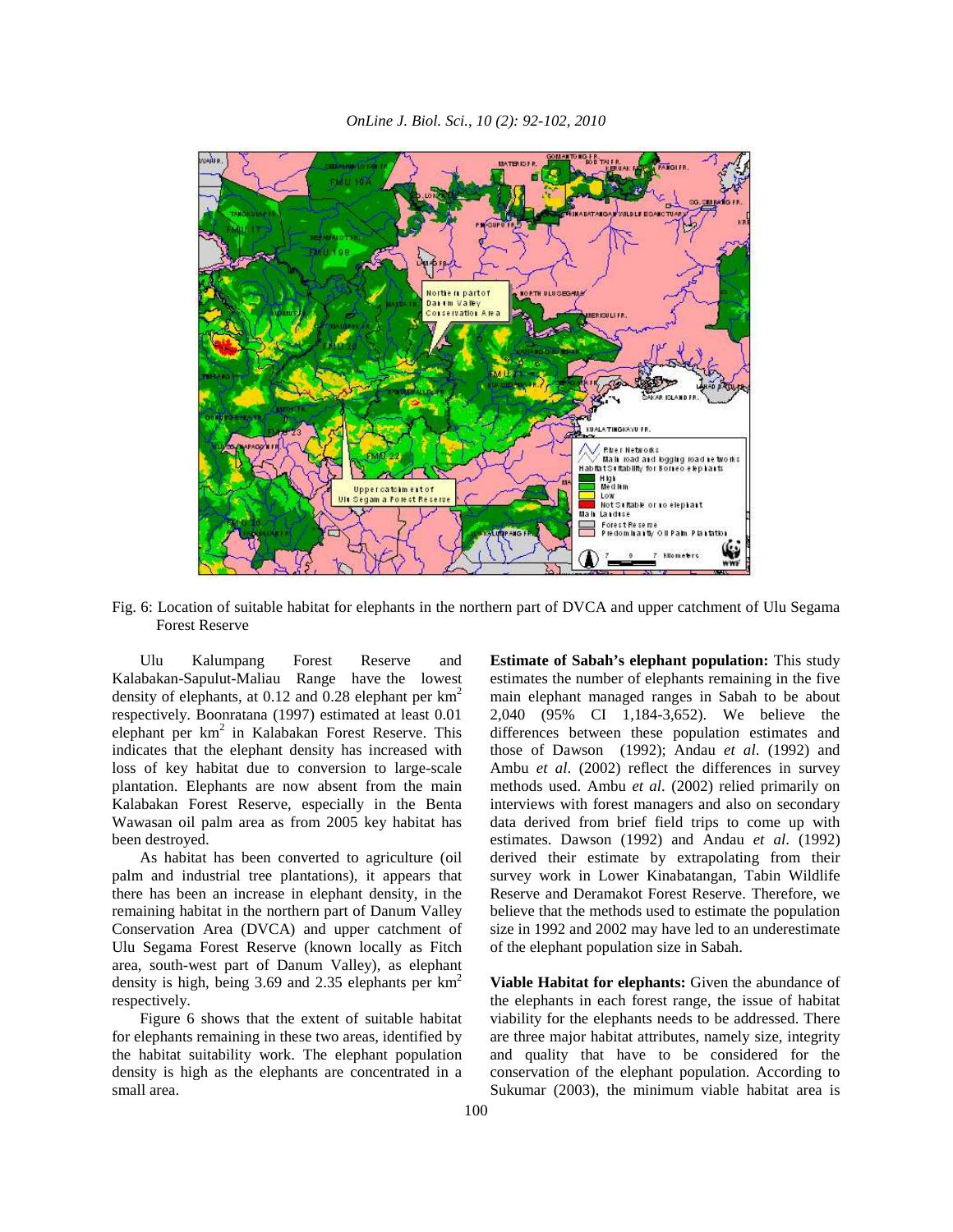related to the minimum viable population and the capacity of the habitat (the density of elephants under so-called equilibrium conditions). Sukumar (2003) suggested that the viability of the habitat is still good if an equilibrium density of the elephant ranges between  $0.5 - 1.5$  elephants per  $km^2$ . Based on this, Lower Kinabatangan range may not be viable habitat at present for the elephants since the density of elephants in this area is  $2.15$  elephants per  $km^2$ . Linking habitat with forest corridors will improve the habitat viability. The other forest habitat ranges (i) Tabin range, (ii) North Kinabatangan range, (iii) Central forest range and (iv) Ulu Kalumpang range would be considered viable.

**Viable elephant populations:** According to Sukumar (2003), a population of 1,000-3,000 elephants or more, are a viable population to be targeted for long-term conservation. However, for Asian elephants, one does not have the luxury of many large populations. In our study, four of the five main populations are fewer than 1,000 elephants. Only the central forest area supports an elephant population of more than 1,000 individuals. For elephant conservation in Sabah it is necessary to protect all five key populations and to address where possible limitations to the growth of these populations particularly where habitat is the limiting factor.

## **CONCLUSION**

 The status of the elephant population in the study area was carried out and determined using the dung count line transects survey, supported by long term monitoring of dung decay rates. Many factors may contribute to an over-estimation or under-estimation of ecological density and population, namely (i) the use of unsuitable defecation rate of an elephant; (ii) the use of unsuitable dung decay rate; (iii) the size of the actual key habitat or suitable habitat for the elephants. Although in this study a number of factors may have contributed to an over or under-estimate of density, it is believed that the population figures are reasonably accurate and can used as a good indicator of population change over time, if the method is repeated.

 Our survey showed that the minimum number of elephants remaining in the five main elephant managed ranges in Sabah is about 2,040 (95% CI 1,184-3,652). These results provide new baseline data for the Bornean elephant population.

 The elephant density and population size varies throughout the five key ranges affected by (i) conversion of lowland forest; (ii) fragmentation of habitat and (iii) existing land use activities such as logging.

 We found that the central forest contains the highest number of elephants (more than 1,000), which indicates the importance and viability of this population to be conserved. This highlights the importance of protecting the central forest which is intact and contiguous with other forest to ensure the future survival of the Bornean elephant.

 The challenge now is to ensure that no further loss and habitat fragmentation occurs in these five key habitat ranges. Illegal killing of elephants as a result of human-elephant conflict is also an ongoing threat for the remaining small and fragmented populations. This needs to be addressed through enhanced mitigation efforts.

### **ACKNOWLEDGEMENT**

 We thank WWF-US (Mr. Barney Long), USFWS (Dr. Meenakshi Nagendran), WWF-Netherland (Mr. Hans Beukeboom) and WWF-Germany (Mr. Stefan Ziegler) for their financial support to enable us to execute the first state-wide elephant survey in Sabah. We also would like to thank the Director of Sabah Forestry Department (Datuk Sam Mannan) and Director of Sabah Wildlife Department (Dr. Laurentius Ambu), for granting us permission and field research support in forest reserves and the wildlife sanctuary. Also thanks goes to all Sabah Wildlife Department staff (Dr. Roza Sipangkui and Mr. Elis Tambing) and Borneo Species Programme staff (Mr. Jabanus Miun, Mr. Engelbert Dausip, Mr. William Joseph, Mr. Edwin Matulin, Mr. Middle Seen Kapis, Mr. John Japil and Mr. David James) for their support in executing the first elephant census work in Sabah using a systematic approach.

### **REFERENCES**

- Ambu, L.N., P.M. Andau, S. Nathan, A. Tuuga and S.M. Jensen *et al*., 2002. Asian Elephant Action Plan. Sabah, Malaysia. http://www.sabah.gov.my/jhl/Last%20ed%20of%2 0Elephant%20strategy.pdf
- Andau, M., S. Dawson and J. Sale, 1992. A review of elephant numbers in Sabah. http://www.asesg.org/PDFfiles/Gajah%2018/3%20 A%20Review%20of%20Elephant%20Numbers%2 0in%20Sabah.pdf
- Barnes, R.F.W. and K.L. Jensen, 1987. Distribution of elephants in Gabon. Afr. J. Ecol., 29: 54-63.
- Barnes, R.F.W., B. Asamoah-Boateng, J. Naada Majam and J. Agyei-Ohemeng, 1997. Rainfall and the population dynamics of elephant dung-piles in the forests of southern Ghana. Afr. J. Ecol., 35: 39-52.